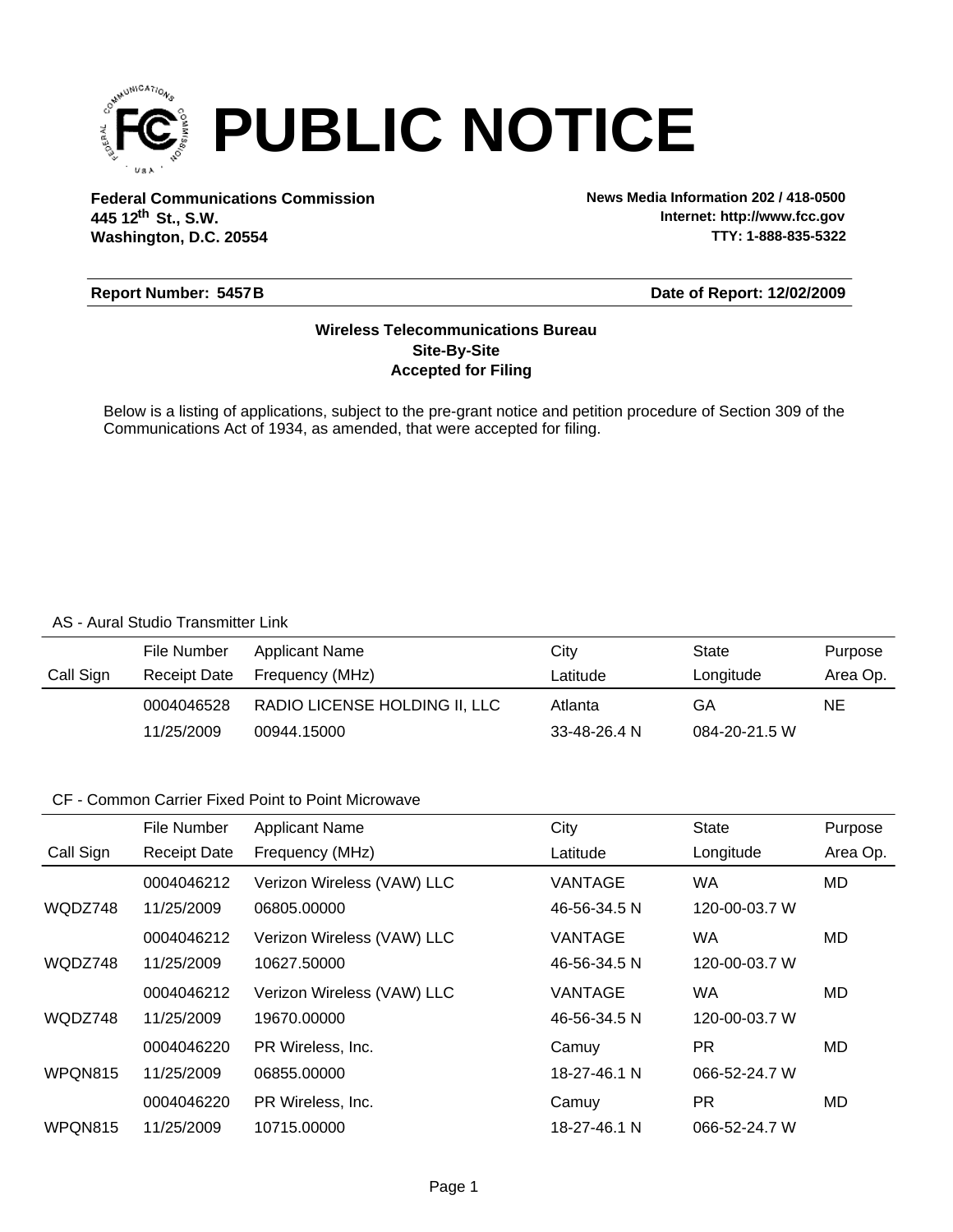# CF - Common Carrier Fixed Point to Point Microwave

|           | File Number         | <b>Applicant Name</b> | City         | <b>State</b>  | Purpose   |
|-----------|---------------------|-----------------------|--------------|---------------|-----------|
| Call Sign | <b>Receipt Date</b> | Frequency (MHz)       | Latitude     | Longitude     | Area Op.  |
|           | 0004046220          | PR Wireless, Inc.     | Camuy        | <b>PR</b>     | <b>MD</b> |
| WPQN815   | 11/25/2009          | 10755.00000           | 18-27-46.1 N | 066-52-24.7 W |           |
|           | 0004046220          | PR Wireless, Inc.     | Camuy        | <b>PR</b>     | MD        |
| WPQN815   | 11/25/2009          | 10835.00000           | 18-27-46.1 N | 066-52-24.7 W |           |
|           | 0004046220          | PR Wireless, Inc.     | Camuy        | <b>PR</b>     | MD        |
| WPQN815   | 11/25/2009          | 10915.00000           | 18-27-46.1 N | 066-52-24.7 W |           |
|           | 0004046220          | PR Wireless, Inc.     | Camuy        | <b>PR</b>     | MD        |
| WPQN815   | 11/25/2009          | 10995.00000           | 18-27-46.1 N | 066-52-24.7 W |           |
|           | 0004046220          | PR Wireless, Inc.     | Camuy        | <b>PR</b>     | MD        |
| WPQN815   | 11/25/2009          | 11075.00000           | 18-27-46.1 N | 066-52-24.7 W |           |
|           | 0004046220          | PR Wireless, Inc.     | Camuy        | <b>PR</b>     | MD        |
| WPQN815   | 11/25/2009          | 11132.50000           | 18-27-46.1 N | 066-52-24.7 W |           |
|           | 0004046220          | PR Wireless, Inc.     | Camuy        | <b>PR</b>     | MD        |
| WPQN815   | 11/25/2009          | 11152.50000           | 18-27-46.1 N | 066-52-24.7 W |           |
|           | 0004046220          | PR Wireless, Inc.     | Camuy        | <b>PR</b>     | MD        |
| WPQN815   | 11/25/2009          | 19345.00000           | 18-27-46.1 N | 066-52-24.7 W |           |
|           | 0004046220          | PR Wireless, Inc.     | Camuy        | <b>PR</b>     | MD        |
| WPQN815   | 11/25/2009          | 19495.00000           | 18-27-46.1 N | 066-52-24.7 W |           |
|           | 0004046443          | PR Wireless, Inc.     | Bayamon      | <b>PR</b>     | MD        |
| WPON454   | 11/25/2009          | 17745.00000           | 18-24-11.8 N | 066-10-45.6 W |           |
|           | 0004046443          | PR Wireless, Inc.     | Bayamon      | <b>PR</b>     | MD        |
| WPON454   | 11/25/2009          | 17785.00000           | 18-24-11.8 N | 066-10-45.6 W |           |
|           | 0004046443          | PR Wireless, Inc.     | Bayamon      | <b>PR</b>     | MD        |
| WPON454   | 11/25/2009          | 17795.00000           | 18-24-11.8 N | 066-10-45.6 W |           |
|           | 0004046443          | PR Wireless, Inc.     | Bayamon      | <b>PR</b>     | MD        |
| WPON454   | 11/25/2009          | 17880.00000           | 18-24-11.8 N | 066-10-45.6 W |           |
|           | 0004046443          | PR Wireless, Inc.     | Bayamon      | <b>PR</b>     | MD        |
| WPON454   | 11/25/2009          | 17920.00000           | 18-24-11.8 N | 066-10-45.6 W |           |
|           | 0004046443          | PR Wireless, Inc.     | Bayamon      | <b>PR</b>     | MD        |
| WPON454   | 11/25/2009          | 17965.00000           | 18-24-11.8 N | 066-10-45.6 W |           |
|           | 0004046443          | PR Wireless, Inc.     | Bayamon      | <b>PR</b>     | MD        |
| WPON454   | 11/25/2009          | 18075.00000           | 18-24-11.8 N | 066-10-45.6 W |           |
|           | 0004046443          | PR Wireless, Inc.     | Bayamon      | <b>PR</b>     | MD        |
| WPON454   | 11/25/2009          | 18115.00000           | 18-24-11.8 N | 066-10-45.6 W |           |
|           | 0004046786          | Edge Wireless, LLC    | Coquille     | <b>OR</b>     | MD        |
| WQFW841   | 11/27/2009          | 06655.00000           | 43-09-56.3 N | 124-19-42.4 W |           |
|           | 0004046786          | Edge Wireless, LLC    | Coquille     | <b>OR</b>     | MD        |
| WQFW841   | 11/27/2009          | 10775.00000           | 43-09-56.3 N | 124-19-42.4 W |           |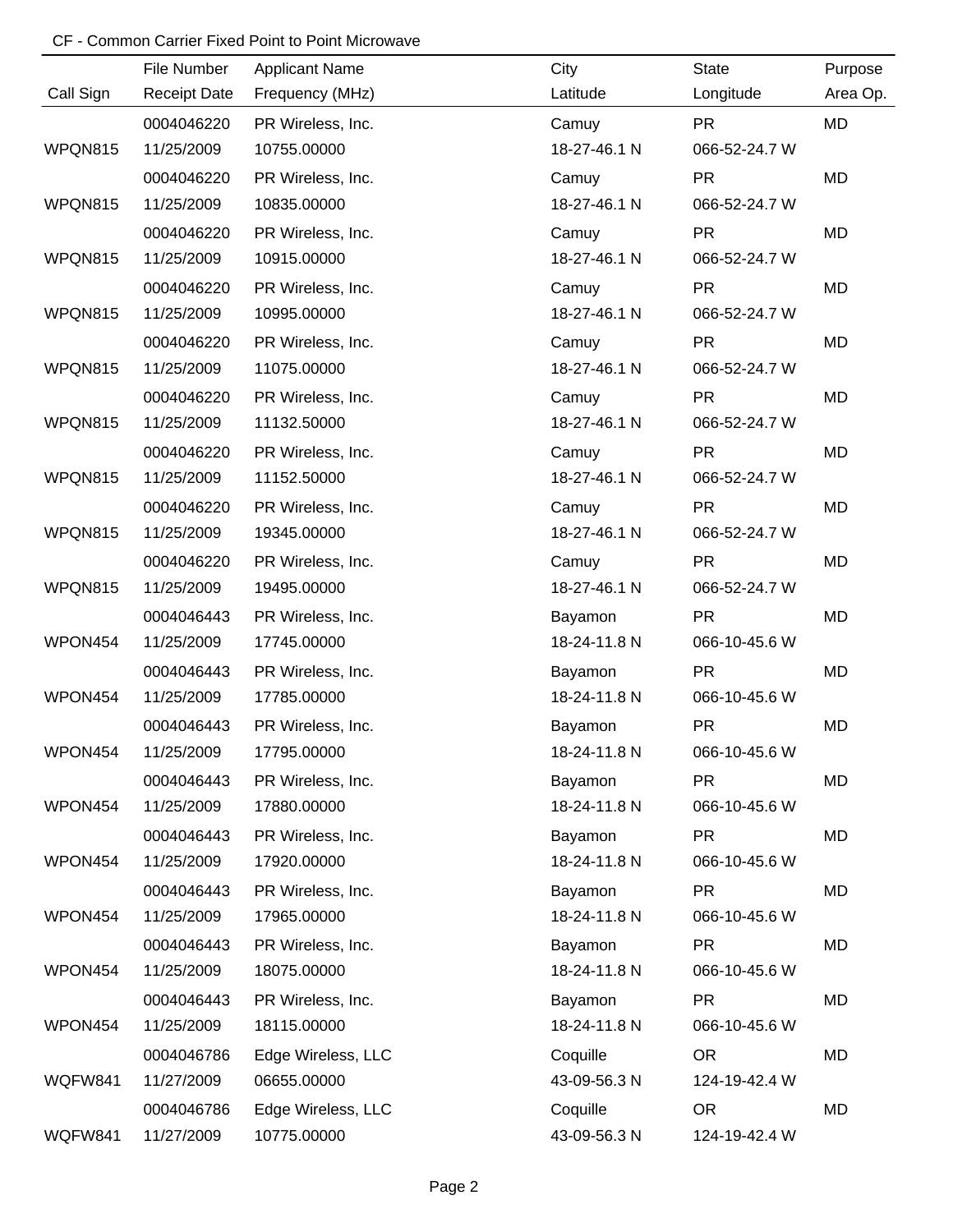# CF - Common Carrier Fixed Point to Point Microwave

|                | File Number         | <b>Applicant Name</b>      | City         | <b>State</b>  | Purpose   |
|----------------|---------------------|----------------------------|--------------|---------------|-----------|
| Call Sign      | <b>Receipt Date</b> | Frequency (MHz)            | Latitude     | Longitude     | Area Op.  |
|                | 0004046792          | Edge Wireless, LLC         | Coquille     | <b>OR</b>     | MD        |
| <b>WPTY560</b> | 11/27/2009          | 06815.00000                | 43-11-31.6 N | 124-12-40.5 W |           |
|                | 0004046792          | Edge Wireless, LLC         | Coquille     | <b>OR</b>     | MD        |
| <b>WPTY560</b> | 11/27/2009          | 10755.00000                | 43-11-31.6 N | 124-12-40.5 W |           |
|                | 0004046211          | Verizon Wireless (VAW) LLC | Moxee        | <b>WA</b>     | <b>NE</b> |
|                | 11/25/2009          | 06645.00000                | 46-36-45.7 N | 119-50-34.4 W |           |
|                | 0004046219          | PR Wireless, Inc.          | Hatillo      | <b>PR</b>     | <b>NE</b> |
|                | 11/25/2009          | 11642.50000                | 18-29-00.5 N | 066-49-27.5 W |           |
|                | 0004046221          | PR Wireless, Inc.          | Ponce        | <b>PR</b>     | <b>NE</b> |
|                | 11/25/2009          | 19675.00000                | 17-59-33.2 N | 066-36-51.0 W |           |
|                | 0004046380          | PR Wireless, Inc.          | Corozal      | <b>PR</b>     | <b>NE</b> |
|                | 11/25/2009          | 11627.50000                | 18-16-01.2 N | 066-20-26.2 W |           |
|                | 0004046381          | PR Wireless, Inc.          | Naranjito    | <b>PR</b>     | <b>NE</b> |
|                | 11/25/2009          | 11137.50000                | 18-14-58.8 N | 066-17-05.0 W |           |
|                | 0004046442          | PR Wireless, Inc.          | Bayamon      | <b>PR</b>     | <b>NE</b> |
|                | 11/25/2009          | 19525.00000                | 18-23-19.0 N | 066-10-10.9 W |           |

## CL - Cellular

|                | File Number         | <b>Applicant Name</b>                       | City         | <b>State</b>  | Purpose   |
|----------------|---------------------|---------------------------------------------|--------------|---------------|-----------|
| Call Sign      | <b>Receipt Date</b> | Frequency (MHz)                             | Latitude     | Longitude     | Area Op.  |
|                | 0004046913          | WWC License L.L.C.                          | Somerton     | AZ            | MD        |
| <b>KNKN212</b> | 11/27/2009          |                                             | 32-36-47.7 N | 114-39-46.8 W |           |
|                | 0004046913          | WWC License L.L.C.                          | Stone Cabin  | AZ            | MD        |
| <b>KNKN212</b> | 11/27/2009          |                                             | 33-34-12.0 N | 114-20-59.0 W |           |
|                | 0004046917          | Cellco Partnership                          | Woodlawn     | IL            | <b>MD</b> |
| KNKN477        | 11/27/2009          |                                             | 38-21-39.2 N | 089-02-45.2 W |           |
|                | 0004046921          | Verizon Wireless (VAW) LLC                  | Quartzsite   | AZ            | MD        |
| <b>KNKN256</b> | 11/27/2009          |                                             | 33-34-12.0 N | 114-20-59.0 W |           |
|                | 0004046921          | Verizon Wireless (VAW) LLC                  | Roll         | AZ            | MD        |
| <b>KNKN256</b> | 11/27/2009          |                                             | 32-47-43.4 N | 113-32-45.9 W |           |
|                | 0004046925          | GTE MOBILNET OF CALIFORNIA LIMITI Dixon     |              | CA            | MD.       |
| KNKA381        | 11/27/2009          |                                             | 38-28-01.3 N | 121-50-02.6 W |           |
|                | 0004046925          | GTE MOBILNET OF CALIFORNIA LIMITI RIO VISTA |              | CA            | MD        |
| KNKA381        | 11/27/2009          |                                             | 38-09-34.6 N | 121-42-21.7 W |           |